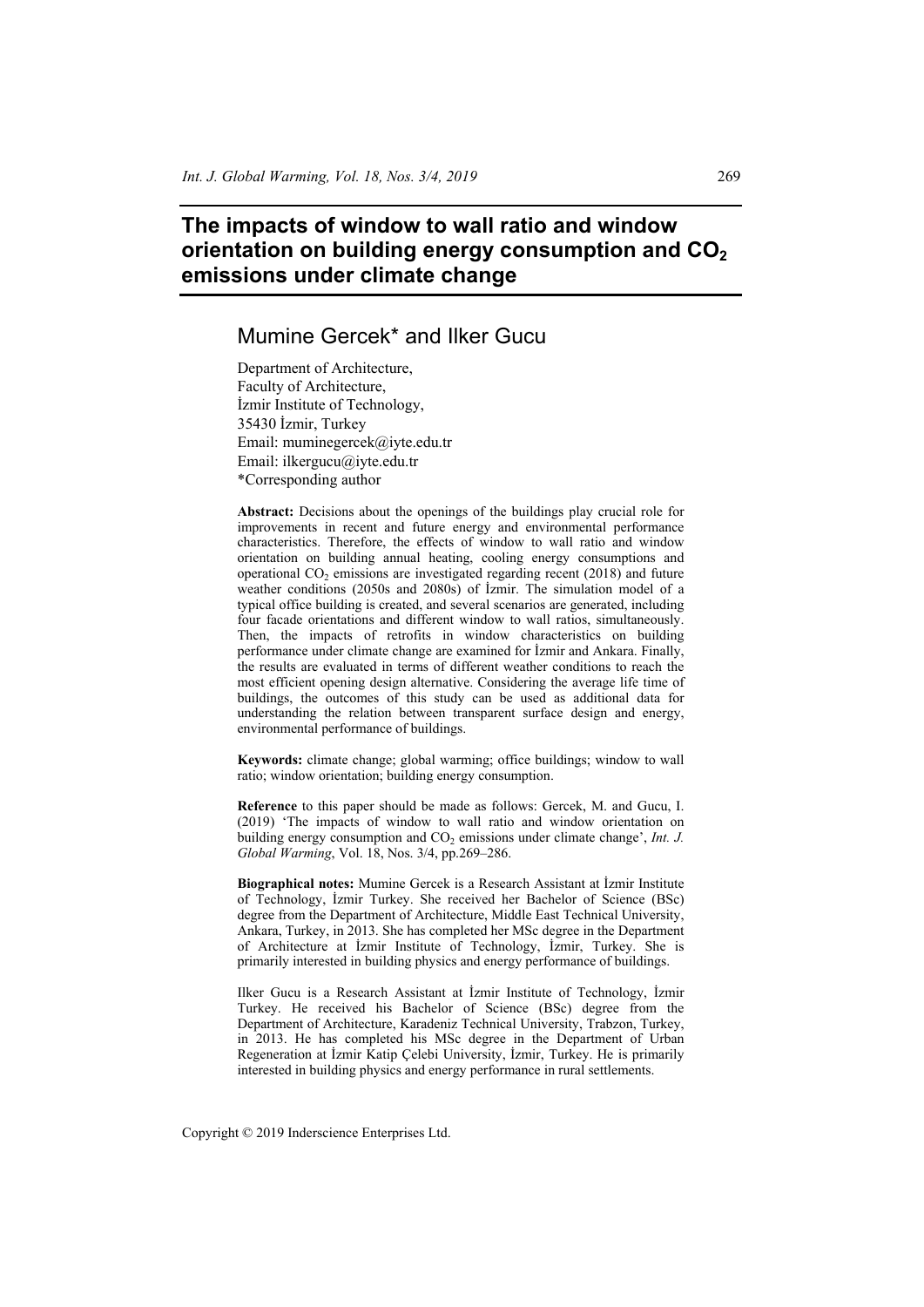This paper is a revised and expanded version of a paper entitled 'The impacts of window to wall ratio and orientation on building energy consumption and CO2 emissions under climate change' presented at the 7th Global Conference on Global Warming, Izmir, Turkey, 24–28 June 2018.

#### **1 Introduction**

Nowadays, the rate of energy consumption is increasing day by day, and countries devote majority of their economy to energy production. In addition,  $CO<sub>2</sub>$  emissions are increasing due to energy production, which leads to climate change and the effects of global warming become more apparent. In fact, total CO<sub>2</sub> equivalent greenhouse gas (GHG) emissions of Turkey have increased by 122% from 1990 to 2015 (TSI, 2017). For these reasons, the number of studies in terms of reducing energy costs and  $CO<sub>2</sub>$  emissions are increasing. Besides, issues such as decreasing energy consumption, investigations of alternative energy production methods and the search for sustainable and ecological friendly resources have recently taken an important place in energy-related researches. The decrease in energy consumption is one step ahead of others as it reduces both energy dependency and carbon emission.

Recently, building energy performance has also been a significant issue since buildings account for large percentage of total energy consumption worldwide. For instance, the report, published by The Turkish Ministry of Energy and Natural Resources (MENR, 2014) indicates that residential and commercial buildings constitute the largest energy consuming group in Turkey with 33% of total amount. In Europe, buildings account for 40% of overall energy consumption and  $30\%$  of  $CO<sub>2</sub>$  emissions (Maccari and Zinzi, 2001). Accordingly, buildings are one of the most effective factors for reducing energy consumption. The number of studies examining the impacts of climate change on building energy consumption and building design has increased rapidly. The overall aim of these studies is to increase energy efficiency by reducing buildings' energy consumption and  $CO<sub>2</sub>$  emissions.

The energy consumption and operational  $CO<sub>2</sub>$  emissions in buildings depend mainly on several physical and structural parameters. Constitutively, these are climate, site, wind, topography, material selection and building form and, they can make actual differences in the energy consumption of buildings. One of the initial decisions in design is the location, and site characteristics of buildings. For instance, existence of higher terrains around, such as mountains, has effects on the macroclimate. Therefore, even the smallest differences in site can create significant modifications in the microclimate (Olgyay, 2015). For this reason, it would be necessary to focus on the data about surrounding and environment of the building site during design process.

The area of building is a formation that takes many components into it. The most important of these environmental components are sun, wind and climate (Krautheim et al., 2014). These features are customised and variable according to the type of building. In office type buildings, parameters such as building form, window systems, building envelope, orientation, operation hours and age of building have influences on the energy consumption characteristics (AlAnzi et al., 2009; Tsikaloudaki et al., 2012; Raji et al., 2017; Košir et al., 2018). The building envelope is one of the most crucial of these parameters which has direct effects on the amounts of energy consumed in buildings.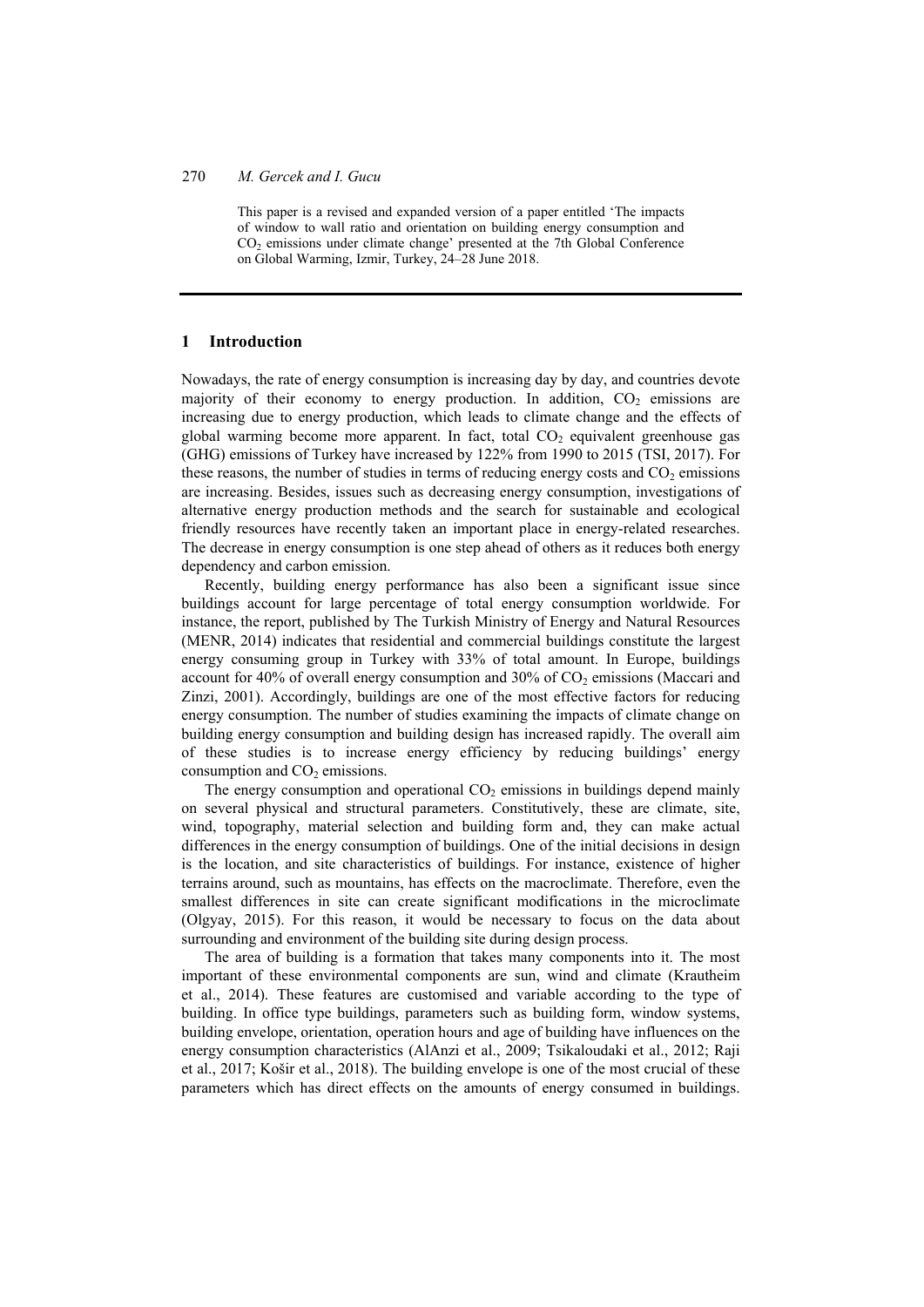Only by improving the building envelope, energy savings can be achieved up to 41% (Lin et al., 2016). Basically, openings are the most important aspects affecting directly the heating and cooling characteristics of the buildings, since the energy in buildings up to 40% is dissipated by windows (Bülow-Hübe, 2001). For this reason, the selection of window system is an important issue, especially for buildings with wider transparent surfaces, such as office buildings.

There are many features to be considered during window selection. Sunlight and daylight penetration, thermal insulation, window size, glass type, window frame, sound insulation, cost and sustainability are some of the important variables (Duer et al., 2002; Urbikain and Sala, 2009; Jelle, 2013). In addition, providing the balance between opaque and transparent surfaces in buildings is also another parameter affecting the energy performance of buildings. The factors such as window to wall ratio (WWR), window orientation and heat transfer coefficient are significant in window system selection, as well (Lee et al., 2013; Ghosh and Neogi, 2018). Additionally, WWR and window orientation have significant impacts on the  $CO<sub>2</sub>$  emissions released from buildings (Komerska et al., 2015). In fact, these two factors increase the annual energy load between 6% and 181% (Alghoul et al., 2017). When WWR factor alone was examined, it was observed that it has a minimum 5% to 25% effect on the total energy load in European climates (Goia, 2016). Besides, the effects of WWR on indoor air quality show changes according to climate type. It is recommended that this rate cannot be greater than 20% in moderate climates and cannot be greater than 10% in hot and dry climates (Alwetaishi, 2017). In severe cold climates, the best heating results were achieved with WWR between 33% and %60 (Liu et al., 2018). In Turkey, only by changing the transparency of the building envelope up to 14%, considerable changes in the energy consumption can be observed (Bostancioglu and Telatar, 2013).

In addition, there will be changes in the energy consumption of buildings in accordance with global warming. It is predicted that the heating loads will decrease, and the cooling loads will increase with warming of the air (Radhi, 2009; Chow and Levermore, 2010; Kolokotroni et al., 2012). Because of global warming in the mild temperate zone, it is predicted that the cooling loads will be more important than heating loads in the future (Karimpour et al., 2015). If no measures are taken for energy consumption in office buildings in Europe, increases in consumption of at least 50% will appear in 2090s climate data (Cellura et al., 2018).

The number of studies about the impact of buildings' openings on energy efficiency has increased significantly over the last 10 years. However, when these studies are examined, it is seen that there are few studies considering the relation between building openings and climate change. In addition, in terms of Turkey, even though many researches about the energy and environmental performances of office buildings have been conducted recently, only few studies have focused on the impacts of climate change on building energy use. In countries with a combination of different climatic conditions such as Turkey, the increase of these studies is of great importance.

Consequently, this study aims to find the impacts of transparent surfaces on building energy consumption and operational  $CO<sub>2</sub>$  emissions under climate change. Besides, evaluation of WWR and building orientation are the main design parameters considered for the study, and the impacts of thermal characteristics of windows as well as different climatic conditions are investigated to find better performing solutions for WWR, building orientation and window types for office buildings. Initially, a typical rectangular,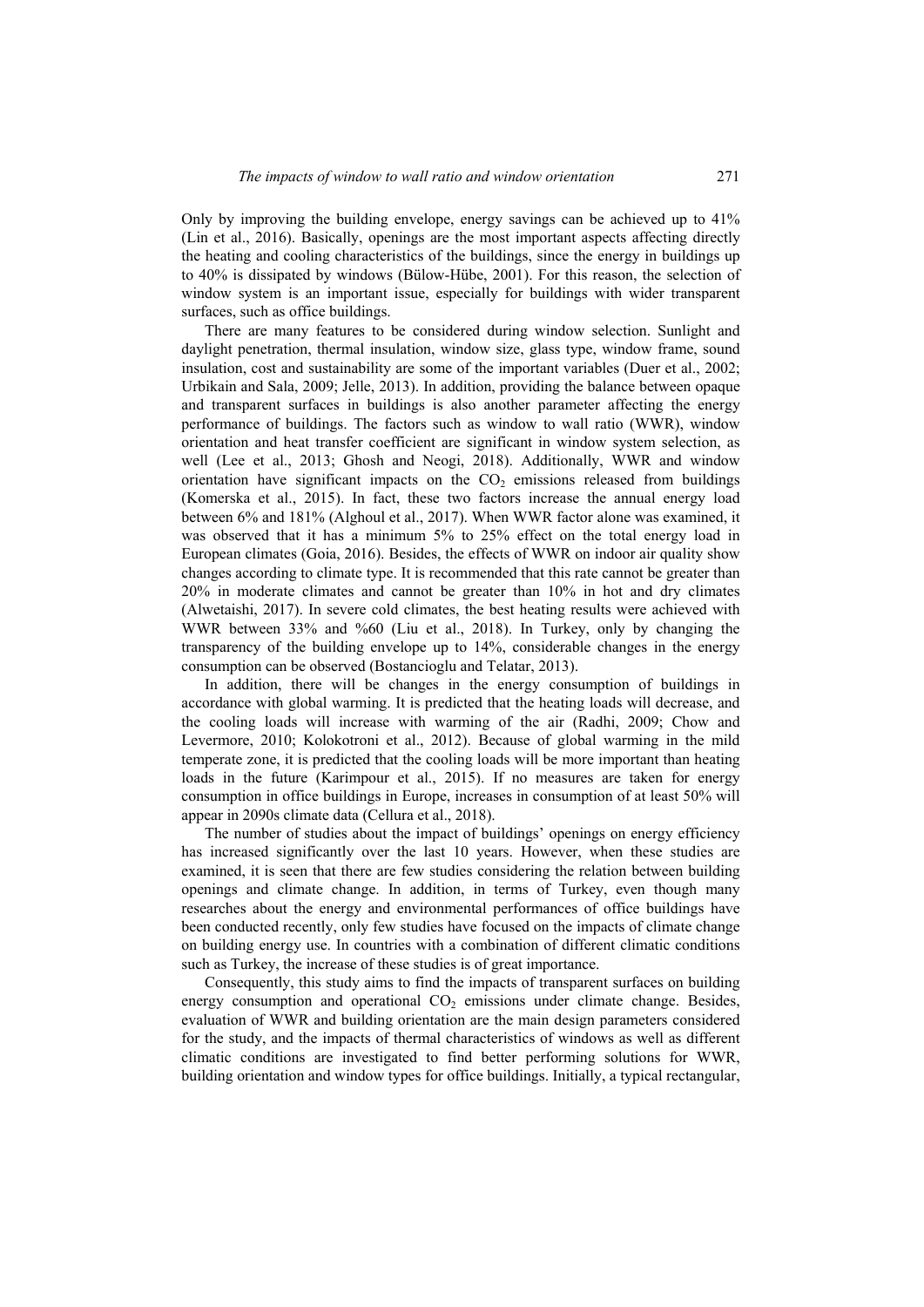five story office building model located in İzmir is used for performance analyses. The base model's WWR is determined as 0.35. Other values of WWR, used for the following simulations, are 20%, 40%, 60% and 80%. For the analyses, recent (2018), 2050s and 2080s weather data were used as climatic parameters. OpenStudio plugin for SketchUp software is used to simulate office building model and calculate annual heating, cooling consumptions as well as operational  $CO<sub>2</sub>$  emissions.

In the second phase of the calculations, analyses for the same office building model are carried out with another type of window having a lower heat transfer coefficient to improve the first analysis results due to the modifications in thermal characteristics of selected window type.

Finally, for the third phase of the calculations, analyses were performed by using the same design and window thermal parameters of second phase, however with a different location which is Ankara as a representation of cold-dry climate conditions, in contrast to hot-humid climate of İzmir. The purpose of this further analysis is to observe the behaviour of building performance in two locations with different climate and temperature data for present and future climatic conditions.

#### **2 Methodology**

The study mainly aims to estimate the impacts of transparent surfaces on building energy and environmental characteristics with regard to recent, 2050s and 2080s weather conditions for different climate zones. Accordingly, this section defines the methodology used in this study to analyse window systems for reducing building energy loads. As the input data, variations are chosen based on several parameters, namely WWR, orientation, thermal properties of windows, and climate conditions. Besides, several impact categories are identified as the output data. These impact categories include annual heating and cooling loads as energy performance. Besides, this methodology considers global warming potential in assessing the environmental impacts, and the metric selected for this purpose is carbon dioxide equivalents  $(CO<sub>2</sub>e)$ , which measures the total amount of operational  $CO<sub>2</sub>$  emissions of the building, considering operational sources.

The analysis process consists of following research framework:

- investigating the effects of WWR and building orientation on a reference office building regarding climate change
- collecting and observing the generated data with respect to energy and environmental performance of the building
- enhancing window performance characteristics under different climate zones (İzmir and Ankara)
- evaluating the simulation results of different window characteristics, different climate conditions and different locations regarding the comparisons between energy and environmental performance variations.

#### *2.1 The weather conditions*

Climatic conditions are one of the significant factors to calculate building energy consumption characteristics. Turkey is characterised by different climatic conditions. In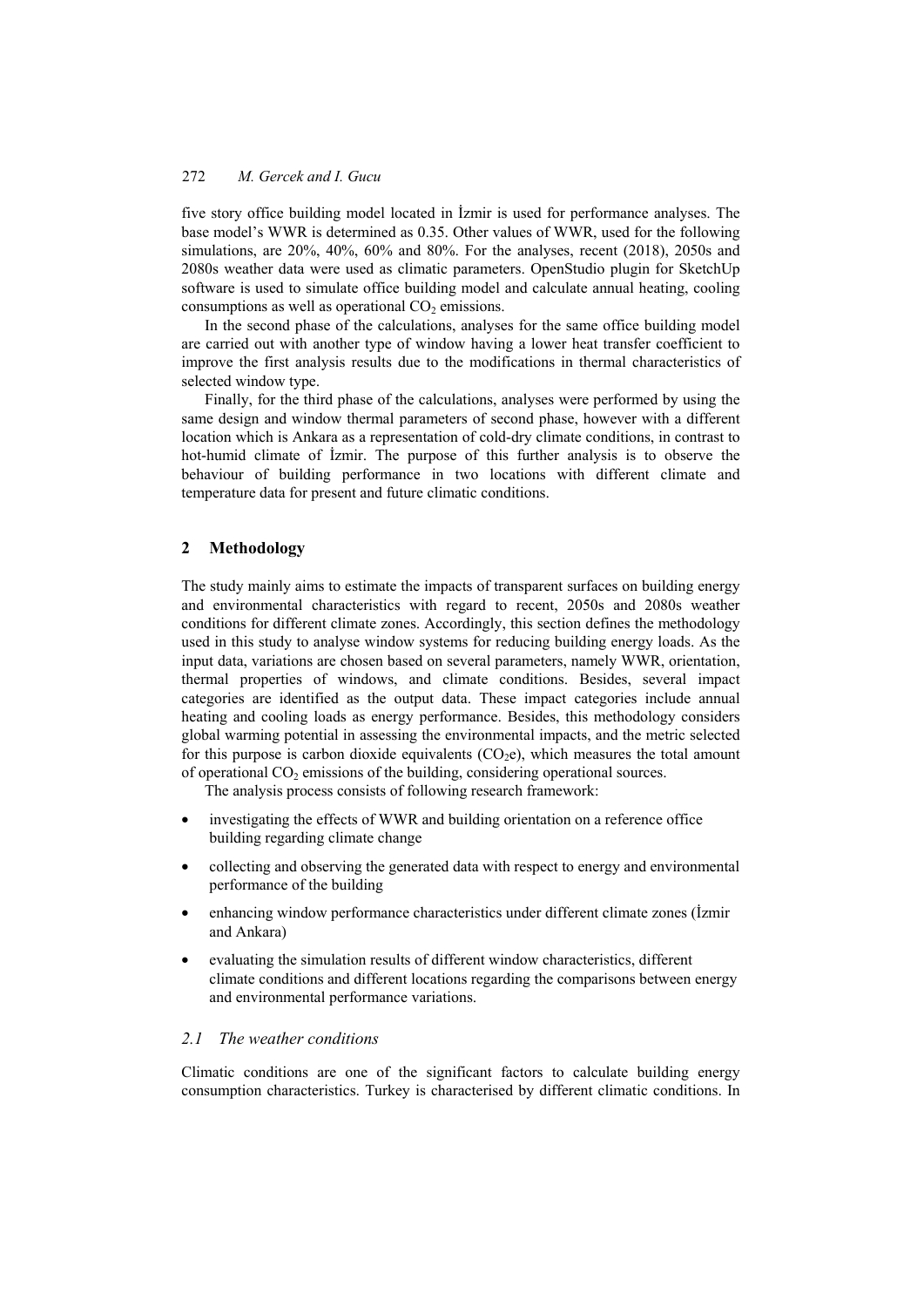recent years, construction of buildings in İzmir, third largest city of Turkey, has increased dramatically. The office buildings are also among the biggest reasons for this growth. Therefore, these buildings have begun to receive more share of the generated energy. Accordingly, as indicated in Figure 1, one of the selected areas for this study is İzmir and located in the west part of Turkey near Aegean Sea, which has hot and humid climate. It is indicated in the Köppen climate classification as a representation of Mediterranean climate, labelled with Csa (Cs – for dry summer,  $a$  – for hot summer). The site selected to perform the simulations has climate conditions which is representative of this system. Therefore, it allows a reliable evaluation of the effect of the weather variability on the energy efficiency of the building envelope.





*Source:* Map of Turkey (2015)

Figure 1 also shows the location of Ankara, which is the second largest city of Turkey and placed on a high plateau located between mountains and the grasslands. Therefore, it selected as the other location for current study. The climate of Ankara is very cold with less precipitation in winter, and hot in summer with no rainfall. Under the Köppen climate classification, these types of 'dry-summer subtropical' climates are often referred as 'Mediterranean'. Summers tend to be dry with less than one-third of the wettest winter month, and with less than 30 mm of precipitation in a summer month. Many of the regions with Mediterranean climates have relatively cold winters and very warm summers. The Köppen Climate Classification subtype for this climate is 'Csb'.

Weather information used in simulations for both cities is based on International Weather Files for Energy Calculations (IWEC). Besides, future climate data are employed from HadCM3 climate model in this study to evaluate the impacts of climate change on building energy consumption (Johns et al., 2004). The significant parameters in HadCM3 for creating future weather data contain various parameters such as; relative humidity, wind speed, dry bulb temperature, horizontal solar radiation, total sky cover and total precipitation rate. The emission scenarios used in HadCM3 are Special Report on Emissions Scenario (SRES) A1, A2, B1, and B2 scenarios. The SRES A2 scenario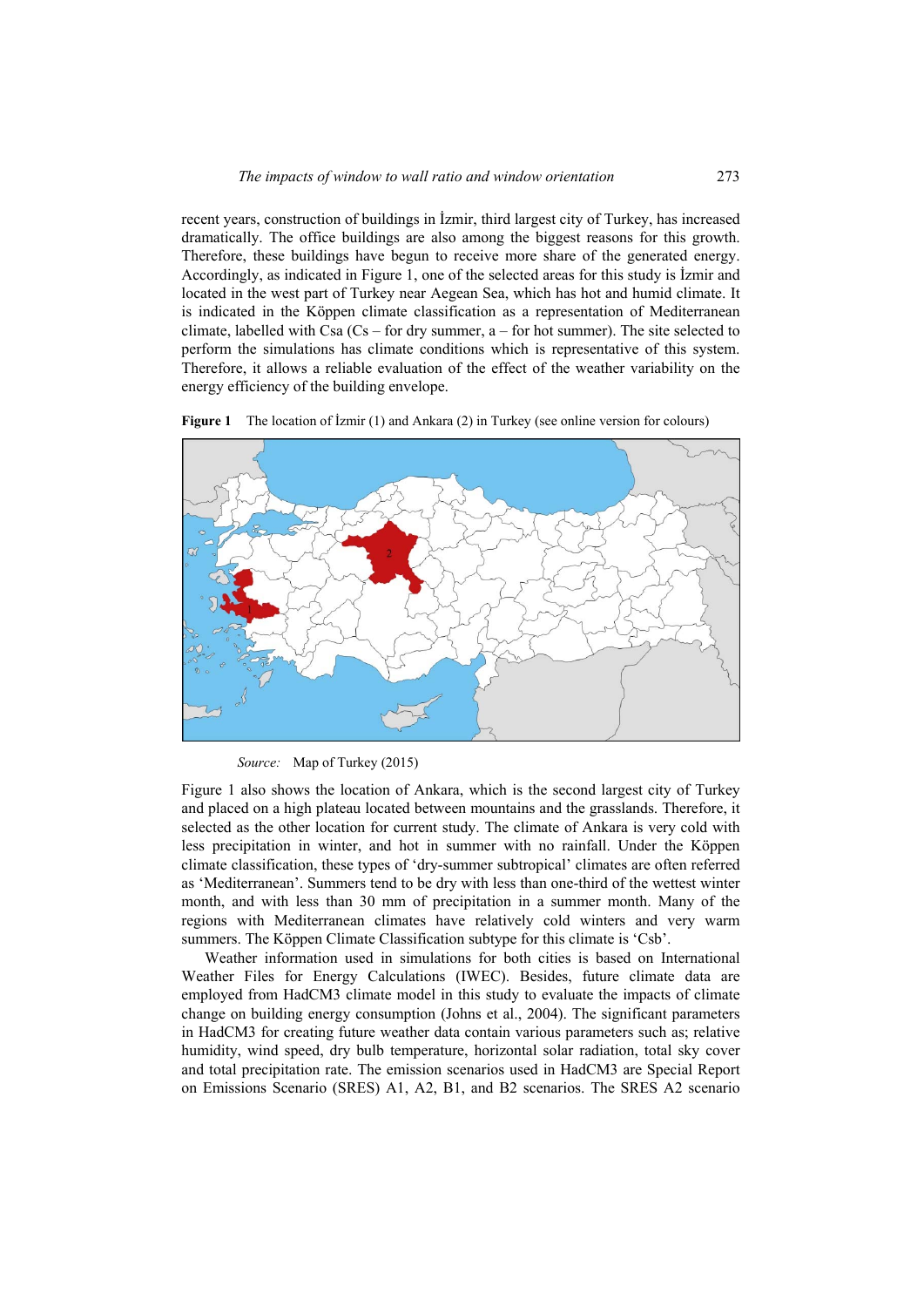follows a storyline that describes less trade and more self-reliance, slow technological change and consolidated economic regions (Nakicenovic et al., 2000). CCWorldWeatherGen (http://www.energy.soton.ac.uk/ccworldweathergen/), developed by University of Southampton is used as future weather data generation tool. Future weather files are produced for 2050s and 2080s from HadCM3 A2 scenario.

#### *2.2 Building energy simulation data*

A reference office building model has been chosen to investigate the impacts of window size, window orientation and thermal properties on energy use and thermal environment. SketchUp is used for drawing and creating the model geometry, while OpenStudio is selected to modify model properties: construction, materials, occupancy, internal loads and schedules. The total building area is  $1,428 \text{ m}^2$ . The shape of the office building is rectangle and the dimensions of floors are  $(17.0 \times 21.0 \times 4.0 \text{ m}$ , length  $\times$  width  $\times$  height) as shown in Figure 2. The typical floor contains a central core including toilets, elevators and stairs, as well as border spaces indicated as offices. There are four stories and four different thermal zones (offices, hall, stairs and toilets) in the medium-sized office reference model. The WWR of the base case is specified as 35% for all four orientations.

In this study, internal gains are estimated in terms of the general schedule pattern generated for an office building within the program. Natural gas for heating and electricity for cooling is selected to provide the conditioned environment for each floor in order to study the energy performance of the building. Burner efficiency for the heating system and the coefficient of performance (COP) for the cooling system are defined as 0.8 and 3 respectively. The HVAC system operation is set to work between 6:00 to 21:00 during weekdays. The mechanical equipment properties are kept the same for future climate runs. The heating set-point temperature is 22°C and cooling set-point temperature is 26°C. Cooling sensible heat ratio is set around 0.8. The occupancy schedule is set as 0.95 between 8:30 to 12:30 and 13:30 to 17:00, as well as 0.5 between 12:30 to 13:30. Besides, office building equipment and lighting schedule is arranged depending on the occupancy schedule, as well.

The construction of the building is designed based on the schematic and specifications shown in Table 1. Concrete framework structure as well as brickwork fillings for walls are selected for envelope of the building. A concrete flat roof and double clear glazed, air filled windows are chosen for transparent surfaces of the case building. Overall heat transfer coefficients of the windows and the exterior walls are 1.6  $W/m^2K$ , and  $0.61 \text{ W/m}^2\text{K}$ . Detailed attributes of the construction components are also shown in Table 1. Thermophysical properties of the building components are defined in consistence with Thermal Insulation Regulations in Buildings (TS 825).

The office spaces are designed symmetrically in opposite directions for more appropriate comparison conditions during energy simulations. Offices located at the corners have two windows placed on external walls while others have only one window.

EnergyPlus 8.1 simulation engine with SketchUp 2017 and OpenStudio 2.3 software were used to calculate required cooling and heating capacity and energy consumption for the office building described above. EnergyPlus is an extensively used and validated simulation tool for assessing the thermal performance of buildings based on the heat balance model, while considering weather data of the building site (OpenStudio, 2018). These programs are also used to perform annual energy simulations based on current and future climatic conditions. Besides, annual operational  $CO<sub>2</sub>$  emission properties of the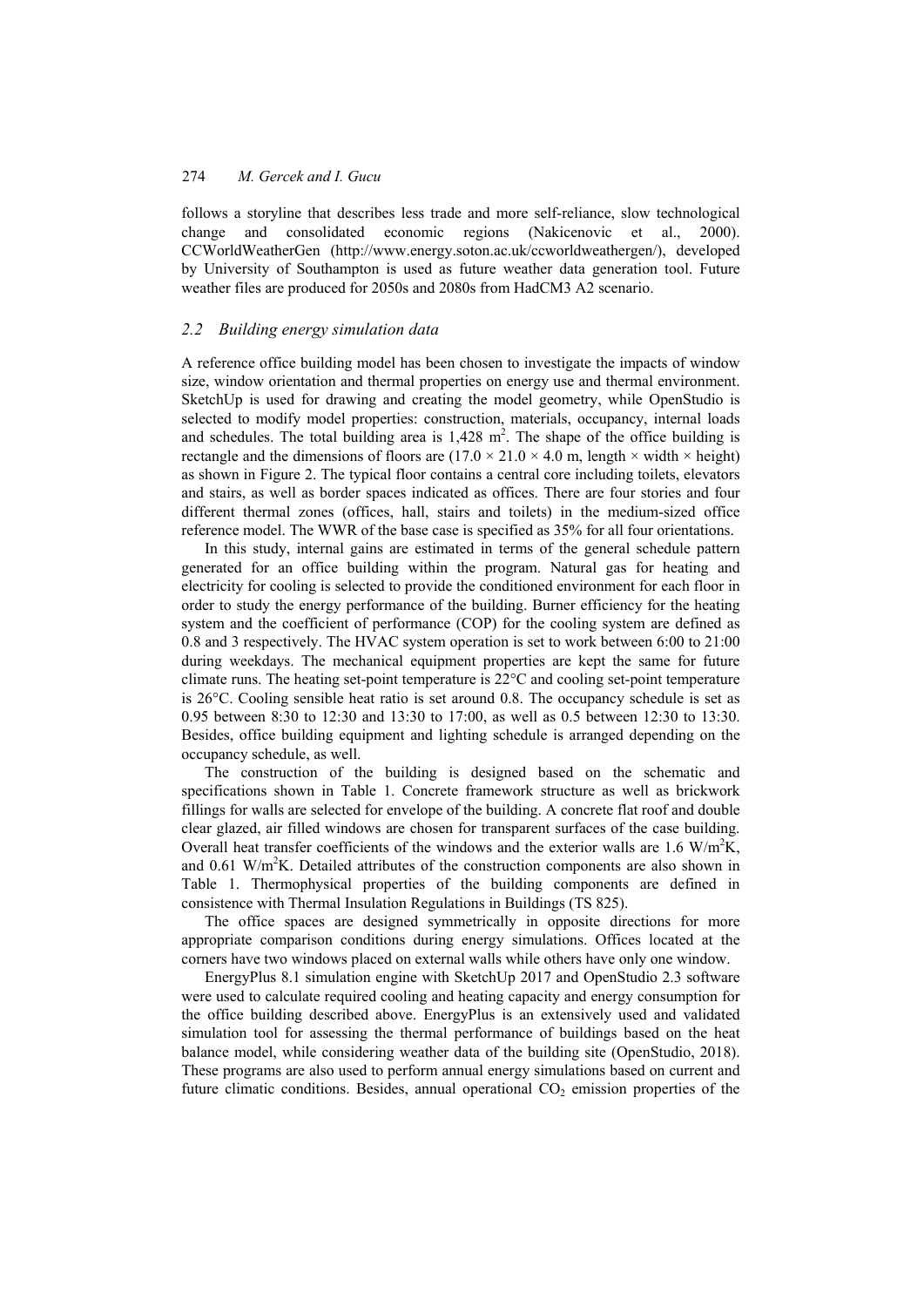building are calculated based on the annual heating and cooling consumption values. For this calculation, total annual energy consumption values are multiplied by  $CO<sub>2</sub>$  emission factors specified in Turkish regulations; as 0.234 kg/kWh for natural gas and 0.819 kg/kWh for electricity (Gazette, 2008). The calculation formula can be seen in equation (1).

$$
OC: (EC_H \times 0.234) + (EC_C \times 0.819) \tag{1}
$$

where OC means total operational  $CO_2$  emission value (kgCO<sub>2</sub>e/m<sup>2</sup>),  $EC_H$  indicates the annual heating consumption value  $(kWh/m^2)$ , and  $EC_C$  indicates the annual heating consumption value  $(kWh/m^2)$ . Finally, obtained results are evaluated for assessing the most efficient opening design alternatives for an office building located in İzmir.







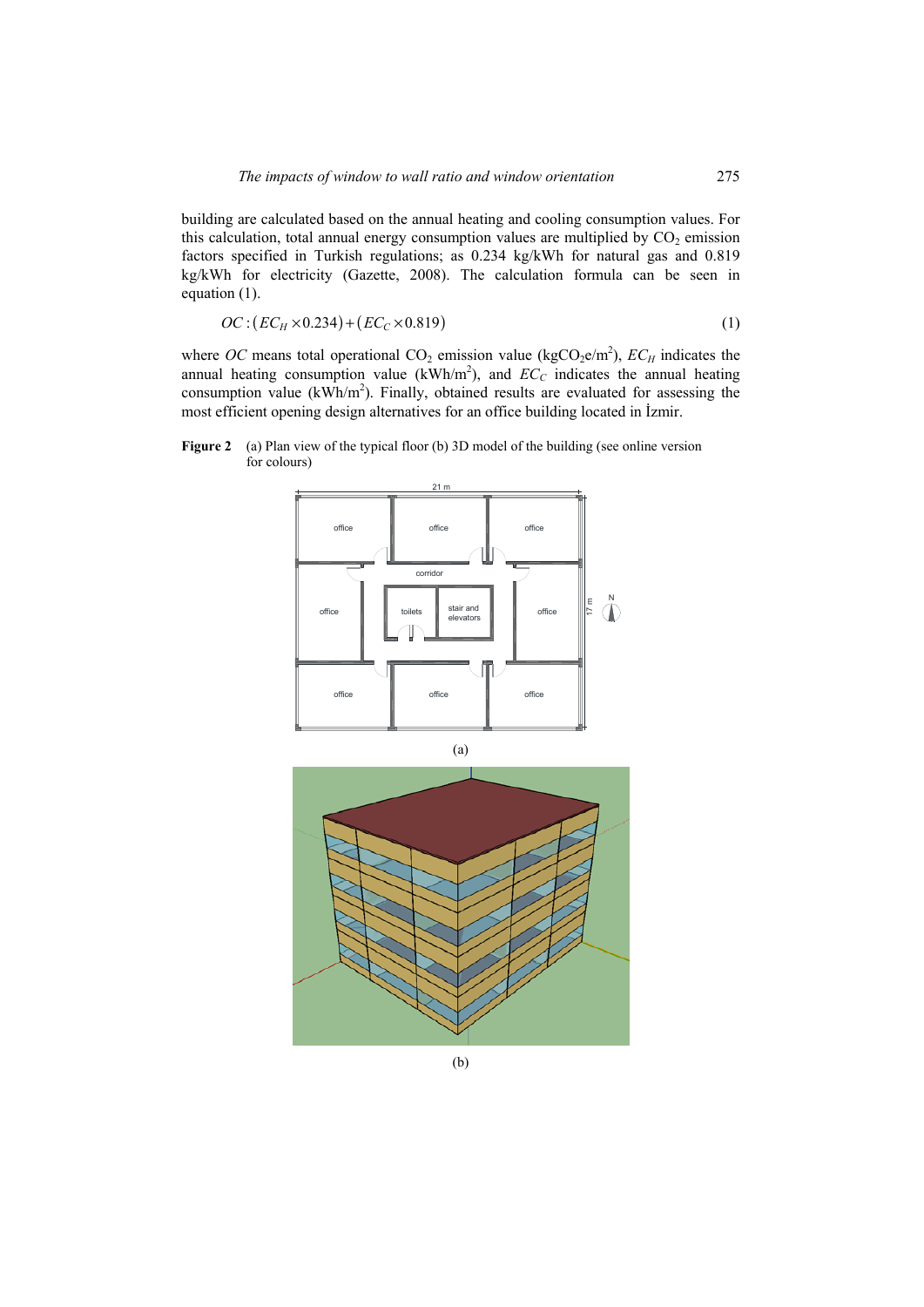| <i>BUILDING</i><br><b>ENVELOPE</b><br><b>COMPONENTS</b> | <i>POSITION</i> | <i>LAYER NAME</i>         | <b>THICKNESS</b><br>(m) | <b>U VALUES</b><br>(W/m <sup>2</sup> K) |
|---------------------------------------------------------|-----------------|---------------------------|-------------------------|-----------------------------------------|
| EXTERIOR<br>WALL                                        | <b>OUTSIDE</b>  | Artificial stone tile     | 0.02                    | 0.61                                    |
|                                                         |                 | EPS expanded polystyrene  | 0.03                    |                                         |
|                                                         |                 | <b>Brickwork</b>          | 0.195                   |                                         |
|                                                         |                 | Plaster (coarse)          | 0.02                    |                                         |
|                                                         | <b>INSIDE</b>   | Gypsum plaster            | 0.01                    |                                         |
| <b>FLAT ROOF</b>                                        | <b>OUTSIDE</b>  | Ceramic tile              | 0.03                    | 0.461                                   |
|                                                         |                 | Cast concrete             | 0.04                    |                                         |
|                                                         |                 | XPS expanded polystyrene  | 0.04                    |                                         |
|                                                         |                 | Bituminous membrane sheet | 0.006                   |                                         |
|                                                         |                 | Cement screed             | 0.04                    |                                         |
|                                                         |                 | Cast concrete             | 0.04                    |                                         |
|                                                         |                 | Hollow clay tile          | 0.35                    |                                         |
|                                                         |                 | Plaster (coarse)          | 0.01                    |                                         |
|                                                         | <b>INSIDE</b>   | Gypsum plaster            | 0.01                    |                                         |
| <b>INTERIOR</b><br>WALL                                 | <b>OUTSIDE</b>  | Gypsum plaster            | 0.01                    | 0.985                                   |
|                                                         |                 | Plaster (coarse)          | 0.02                    |                                         |
|                                                         |                 | <b>Brickwork</b>          | 0.195                   |                                         |
|                                                         |                 | Plaster (coarse)          | 0.02                    |                                         |
|                                                         | <b>INSIDE</b>   | Gypsum plaster            | 0.01                    |                                         |
| <b>FLOOR</b>                                            | <b>OUTSIDE</b>  | Gypsum plaster            | 0.01                    | 1.005                                   |
|                                                         |                 | Plaster (coarse)          | 0.01                    |                                         |
|                                                         |                 | Hollow clay tile          | 0.32                    |                                         |
|                                                         |                 | Cement screed             | 0.05                    |                                         |
|                                                         |                 | Capron                    | 0.005                   |                                         |
|                                                         | <b>INSIDE</b>   | Flooring blocks           | 0.012                   |                                         |
| <b>EXTERIOR</b><br><b>GLAZING</b>                       | <b>OUTSIDE</b>  | Low-e glass               | 0.004                   | 1.6                                     |
|                                                         |                 | Air gap                   | 0.012                   |                                         |
|                                                         | <b>INSIDE</b>   | Low-e glass               | 0.004                   |                                         |
| GROUND                                                  | <b>OUTSIDE</b>  | Blockage                  | 0.15                    | 0.61                                    |
| <b>FLOOR</b>                                            |                 | Sand                      | 0.035                   |                                         |
|                                                         |                 | Ground concrete           | 0.1                     |                                         |
|                                                         |                 | Vapour barrier            | 0.003                   |                                         |
|                                                         |                 | Thermal insulation        | 0.05                    |                                         |
|                                                         | <b>INSIDE</b>   | Cement screed             | 0.06                    |                                         |
|                                                         |                 | Ceramic tile              | 0.03                    |                                         |

# **Table 1** Components of construction and specifications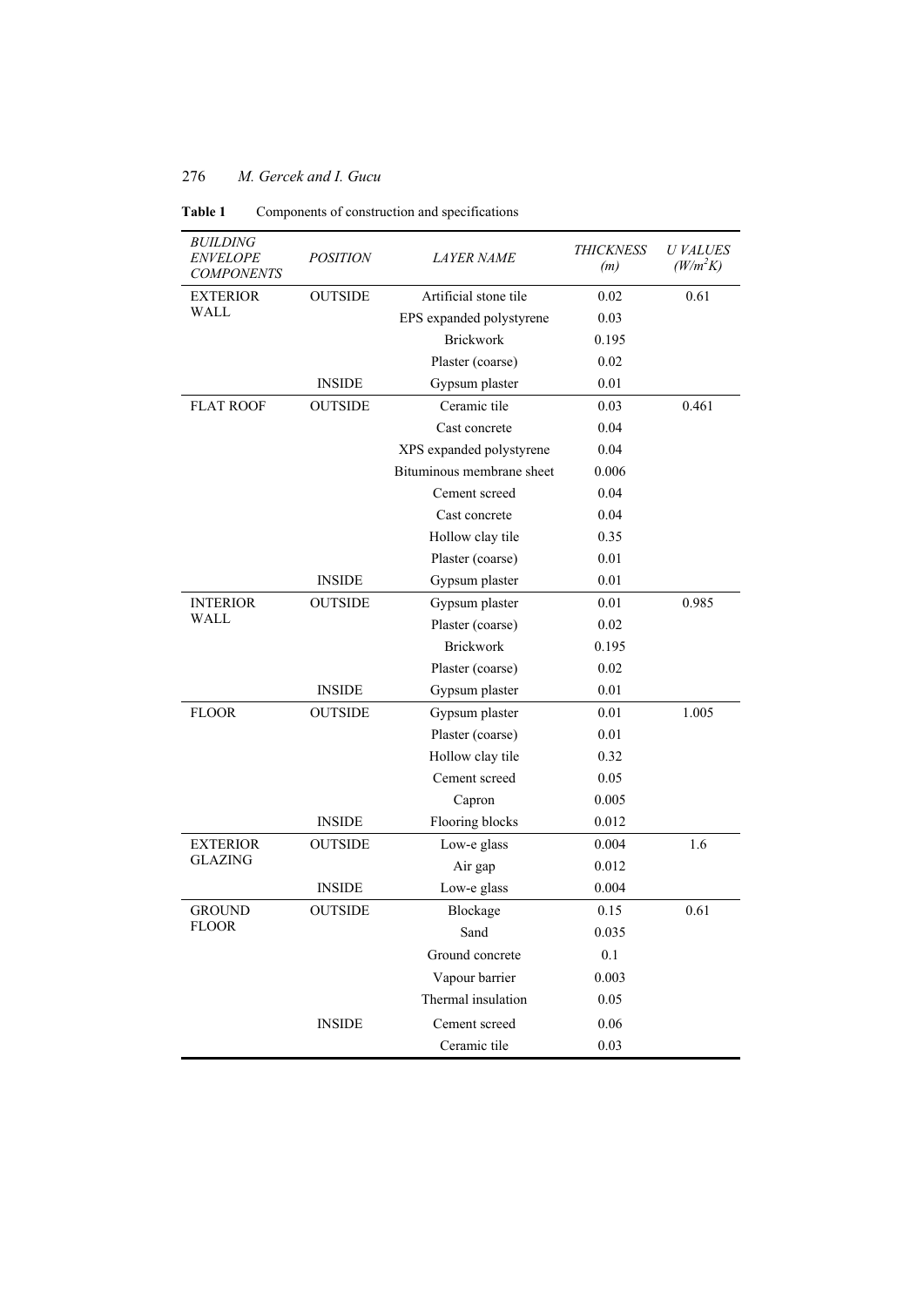#### *2.3 Building design simulation models*

After building simulation model generation process, different configurations are created by focusing on design, thermal and climate parameters. All configurations are generated by modifying the base case, which has WWR value of 35% on all four facades of the building. Design parameters included WWR and building orientation. Besides, variations of thermal characteristics of windows are assigned for evaluating the performance of glazing systems in the office building. Furthermore, climatic conditions of İzmir and Ankara as representations of hot-humid and cold-dry weathers are used as climate parameters. Three different groups of scenarios are combined in order to observe the impacts of these parameters on energy and environmental performance characteristics of the office building with respect to recent and future periods.

- *WWR value variations:* initially, the main configurations are generated by making changes in design scenarios. Therefore, the glazing area is varied for each facade separately by using WWR values corresponding to 20%, 40%, 60% and 80% of the wall area, while WWR values of the remaining three facades are arranged as %35. Besides, building energy use is affected by orientation changes, as window systems may be mounted in different faces of buildings. Accordingly, four cardinal orientations including south, east, north, and west are considered for generating WWR variations on each facade. Then, sixteen different configurations are established by combinations of WWR and window orientations, simultaneously. Additionally, the climate data of İzmir is selected for simulations, in terms of observing the correlation between these design scenarios and hot-humid climate conditions. Furthermore, all these configurations are considered for simulations under recent and future climate conditions separately.
- *Window thermal performance improvements:* secondly, the previous simulation characteristics including the variations in design parameters and climate data of İzmir are kept constant. As distinct from the former case, enhancements in window thermal performance characteristics are taken into consideration, since the transparent surfaces are one of the main factors playing crucial role in building energy performance. Therefore, there have been modifications in the rate of heat transfer (U value) of windows. Previous U value of windows were determined as  $1.6 \text{ W/m}^2\text{K}$  (as a representation of classical double glass windows), which is the most common application model in Turkey, whereas the windows are replaced with triple windows with  $0.9 \text{ W/m}^2 \text{K}$  U values for generating second simulation group. The purpose is the intent to investigate the amount of changes in annual heating and cooling consumption as well as operational  $CO<sub>2</sub>$  emissions of the building with respect to the variations in thermal characteristics of windows.
- *Climate data assignment of Ankara*: the last group of simulation models are generated by using the same design and thermal parameters of second group, while they are simulated with the climate conditions of Ankara. The purpose of this variation is to observe the relation between different weather conditions and building design parameters in terms of building performance characteristics and future climate conditions. Accordingly, the comparisons between different groups of configuration results have been made after conducting the simulations.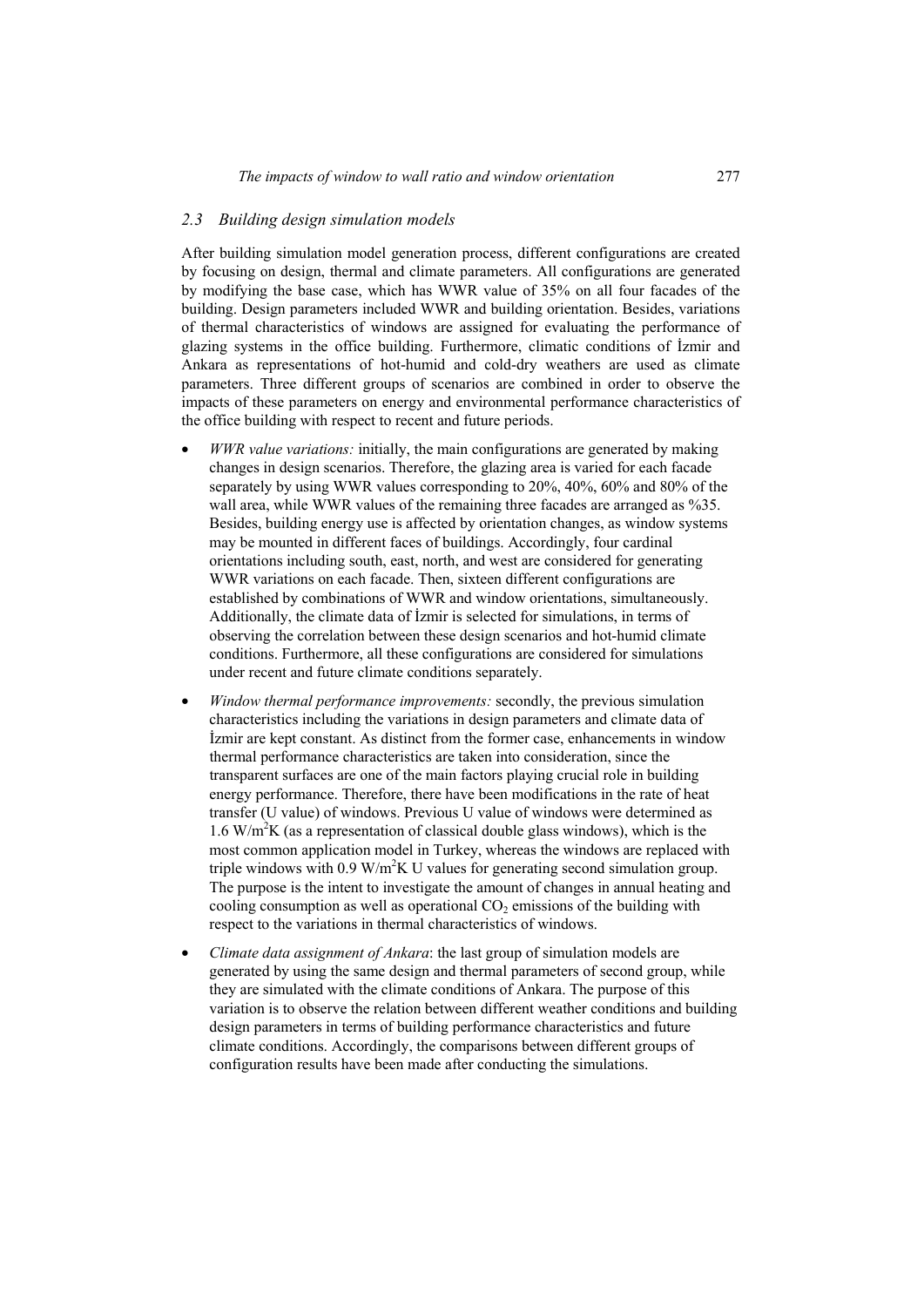#### **3 Energy and environmental performance analysis results and discussion**

In this section, the simulation results for all weather data (2018, 2050s and 2080s) and cities (İzmir and Ankara) are given and discussed. According to the analyses, design decisions about the window features is assumed to be one of the significant issues about building envelope in terms of building energy and environmental performance. The results presented below indicate the effects of WWR (20%, 35%, 40%, 60%, 80%), window orientation (north, south, east, west) and thermal characteristics of windows on annual energy consumption (heating and cooling loads) as well as operational  $CO<sub>2</sub>$ emissions of an office building regarding two different climate conditions of İzmir and Ankara. The results of the analyses are given separately for east-west and north-south facades. In addition, these graphs show the changes in annual total heating and cooling loads (kWh/m<sup>2</sup>) and annual operational CO<sub>2</sub> emission loads (kgCO<sub>2</sub>e/m<sup>2</sup>) over the years. The results of the analyses are given in three separate sections as follows:

Firstly, the analysis results of the first simulation group which includes the simulation model of the office building, variations in the design parameters (WWR and building orientation), and İzmir weather data as the climate parameter.

Secondly, the analysis results of the second simulation group including the same case building and climate scenario, while the thermal characteristics of windows are enhanced with the application of windows having  $0.9 \text{ W/m}^2 \text{K}$  U values.

Thirdly, the analysis results of the third stage of the simulations generated by the same office building model, as well as the same design parameters and thermal characteristics with the second group, while the weather conditions of Ankara are used as the climate parameter.

### *3.1 Analysis results of WWR value variations*

In this chapter, the total annual heating and cooling loads as well as operational  $CO<sub>2</sub>$ emissions of the first simulation group under climate change conditions are investigated by the analyses. The results illustrated in Figures 3 and 4 indicate that annual cooling loads increase in accordance with the future climate scenarios, while decreases in annual heating loads are observed accordingly. In the analyses calculated according to 2080s weather data, there is a noticeable difference when compared with the previous years. In this year's configurations, despite the decreases in heating load, considerable increases in the cooling load has significant impacts on the total energy consumptions. Therefore, the effects of global warming are more obvious in 2080s. The energy consumptions of the base model in recent, 2050s and 2080s weather conditions are 52.1, 55.87 and 62.23  $kWh/m^2$ , respectively.

When the analysis results of all the configurations are examined, it has been seen that the lowest energy-consuming configuration is the north facade with a WWR value 20% in weather data of 2018 with 50.48 kWh/ $m^2$ . The highest consumption is observed for the south facade with a WWR value 80% in weather data of 2080s with 70.01 kWh/m<sup>2</sup>.

It has been seen that, there are not any considerable effects of WWR and window orientation on the annual heating load, depending on relatively smaller areas of facades and relatively less sun exposure. In addition, annual cooling loads increase while the amount of heating energy consumed decreases within time for south and north directions. Besides, the more WWR increases, the more cooling energy is required annually. As seen in the results, annual heating consumption is reduced by increasing WWR for south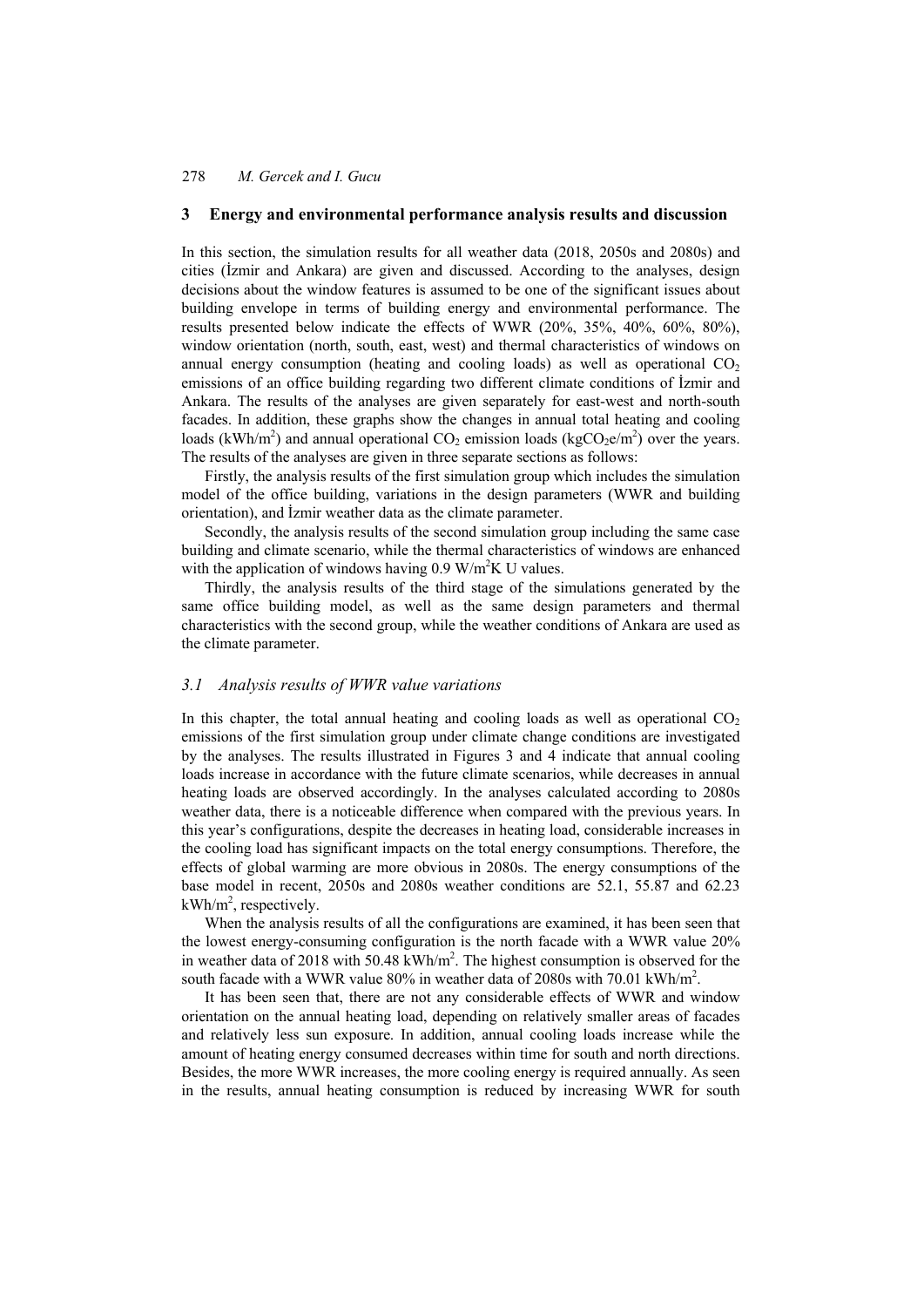orientation. This is due to the utilisation of solar energy that enters space through the windows. On the contrary, higher values of WWR for north facade increase annual heating energy consumption, as well. Lastly, according to the results, wider window selection results in greater energy consumption values.

**Figure 3** Annual energy consumption and operational  $CO_2$  emissions of WWR value variations (west and east directions) (see online version for colours)



**Figure 4** Annual energy consumption and operational CO<sub>2</sub> emissions of WWR value variations (north and south directions) (see online version for colours)



According to the analysis results shown in figures, over the years it seems that carbon emissions in the model office building have increased. Therefore, annual operational  $CO<sub>2</sub>$ emission value has reached peak point in 2080s with the value of  $51.22 \text{ kgCO}_2\text{e/m}^2$ . The  $CO<sub>2</sub>$  emissions of the base model in 2018, 2050s and 2080s are 29.29, 36.77 and 44.52 kgCO<sub>2</sub>e/m<sup>2</sup>, respectively. As reflected in the total load analyses, the effects of global warming are seen more specifically in the scenarios of 2080s.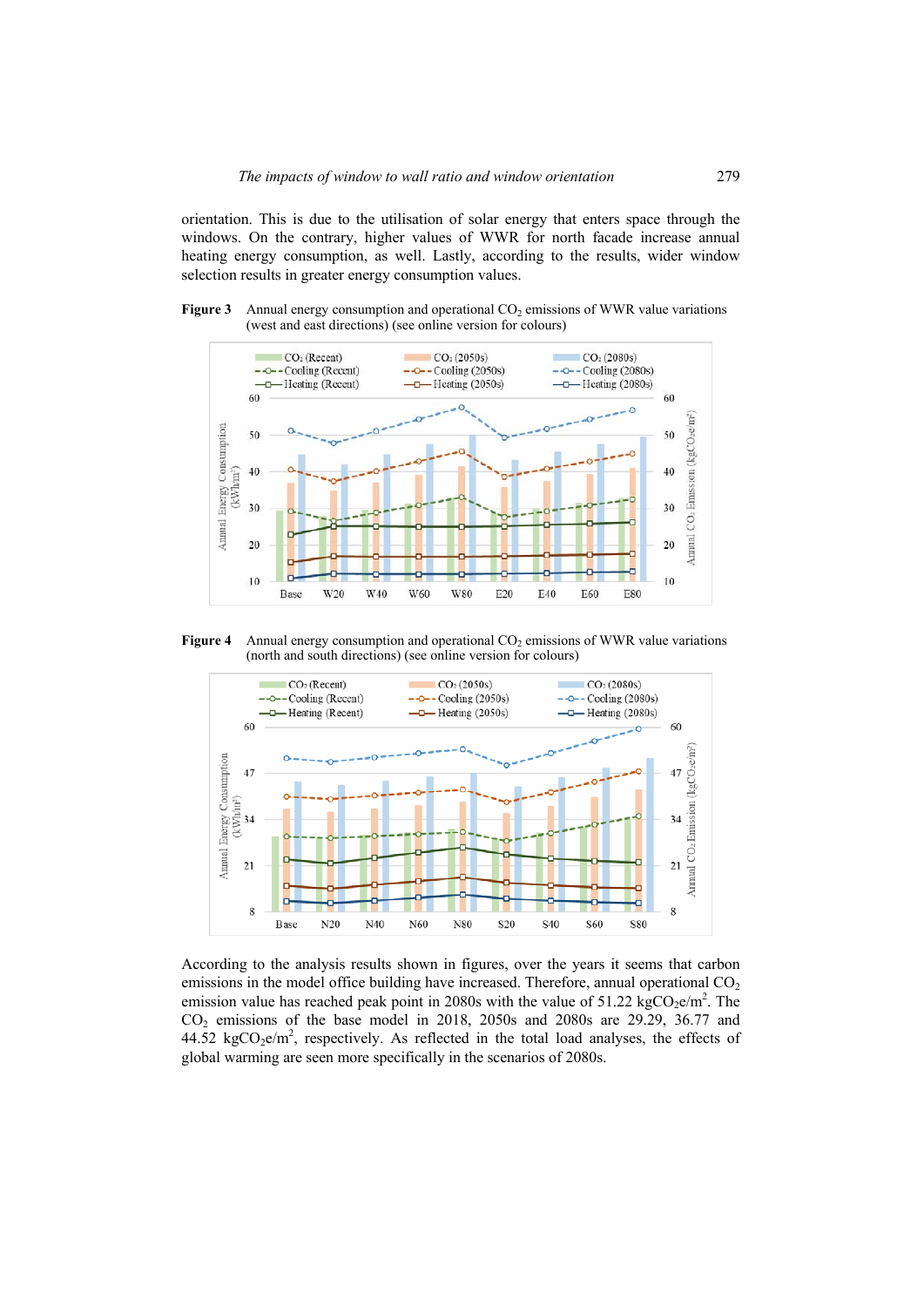The lowest emission value is achieved in the west facade with WWR value of 20% in the 2018 weather data configuration with the value of 27.72 kgCO<sub>2</sub>e/m<sup>2</sup>. Also, the highest emission value is seen in the south facade with WWR value of 80% in the 2080s weather data with the value of 51.22 kgCO<sub>2</sub>e/m<sup>2</sup>. Between all configurations, as WWR increases, it appears to cause increases in operational  $CO<sub>2</sub>$  emissions, as well.

#### *3.2 Analysis results of window thermal performance improvements*

In this simulation group, the total annual heating and cooling loads of models including windows with U value of  $0.9 \text{ W/m}^2\text{K}$  and Izmir as the location of office building are given. Figures 5 and 6 show that decreases in annual total energy consumption were observed as expected, because of the lower U values of windows. Especially, the annual heating load decreased by 20% when compared to 2018 analyses. The energy consumptions of the base model in 2018, 2050s and 2080s are 48.79, 53.44 and 60.08  $kWh/m^2$ , respectively.

The lowest energy consumption results from all simulations are seen again for the north facade with a WWR value of 20% with weather data of 2018 with 47.18  $kWh/m^2$ . In addition, the highest consumption is observed for the west facade configuration with a WWR value 80% with weather data of 2080s with 68.24 kWh/m<sup>2</sup>.

It is seen that the changes in north and south facades are more effective in energy consumption than east and west facades. Besides, as the WWR of the south facade increases, it is observed that the annual heating loads decrease and the annual cooling loads increase. However, on the north facade, when the WWR increases, the annual heating and cooling loads increase. Nevertheless, the north facade is the most energy efficient facade between these configurations, because the south facade configurations cause significant increases in the annual cooling loads.

#### **Figure 5** Annual energy consumption and operational  $CO<sub>2</sub>$  emissions after window thermal performance improvements (west and east directions) (see online version for colours)

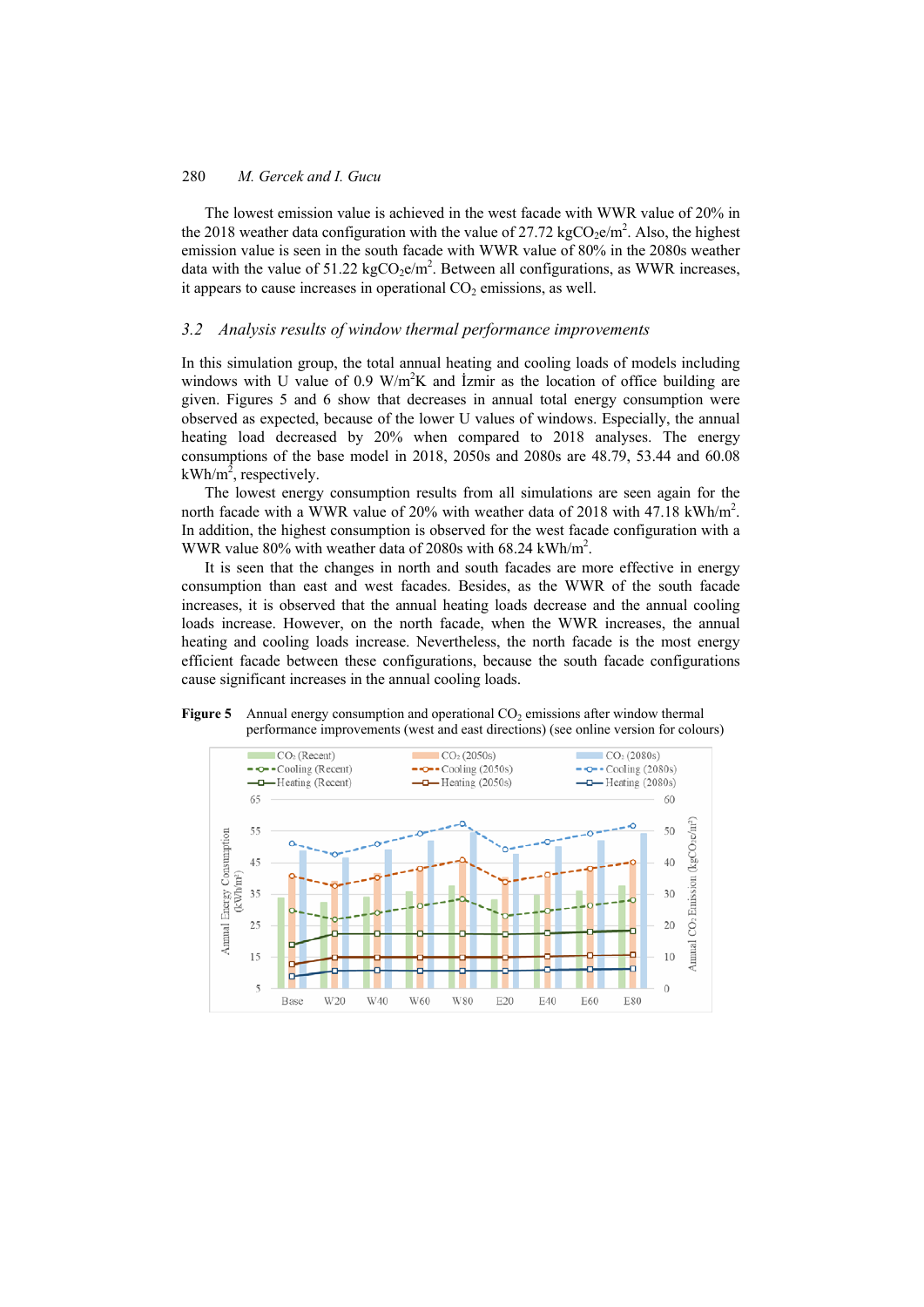



The fact that the annual cooling loads are similar in this group when compared to the first group and this effects the operational  $CO<sub>2</sub>$  emission values almost to the same extent. Compared to the 1.6 W/m<sup>2</sup>K window type analyses, the carbon emission values of this group are slightly lower. The lowest operational  $CO<sub>2</sub>$  emission value is achieved in the west facade with WWR value of 20% in the 2018 weather data configuration with the value of 27.32 kgCO<sub>2</sub>e/m<sup>2</sup>. The highest operational CO<sub>2</sub> emission value is seen in the south facade generated by WWR value of 80% in the 2080s weather data with the value of 50.81 kg $CO<sub>2</sub>e/m<sup>2</sup>$ .

#### *3.3 Analysis results based on the assignment of climate data of Ankara*

In this section, the analysis results of simulations including the office model located in Ankara and the window U value of 0.9  $W/m^2K$  are presented. The annual total heating, cooling consumptions and operational  $CO<sub>2</sub>$  emission load can be seen in Figures 7 and 8. According to these graphics, as expected, the annual heating energy consumption values decrease, and the annual cooling energy consumption values increase over the years. However, the annual heating load always exceeds the annual cooling load, since Ankara is in a cooler climatic zone than İzmir. The energy consumptions of the base model in 2018, 2050s and 2080s are 79.39, 72.27 and 70.85 kWh/m2 , respectively.

Unlike the other two analysis groups, the lowest energy consumptions are achieved in 2080s weather data. This is due to the fact that, the more annual cooling consumptions increase dramatically, the more annual heating loads decrease, as well. The lowest energy consumption result is collected from the north facade scenario with WWR value of 20% in weather data of 2080s with  $68.40 \text{ kWh/m}^2$ . The reason of these results is because of the fact that the annual heating load values are more decisive for Ankara and the effects of global warming in 2080s will be greater. Also, it is understood that the selected window type is more effective in cold climates than mild climates.

The changes in the north and south facades give lower energy consumption results than the west and east facades, again. In addition, the annual total energy consumption values in the north and south facades are very close.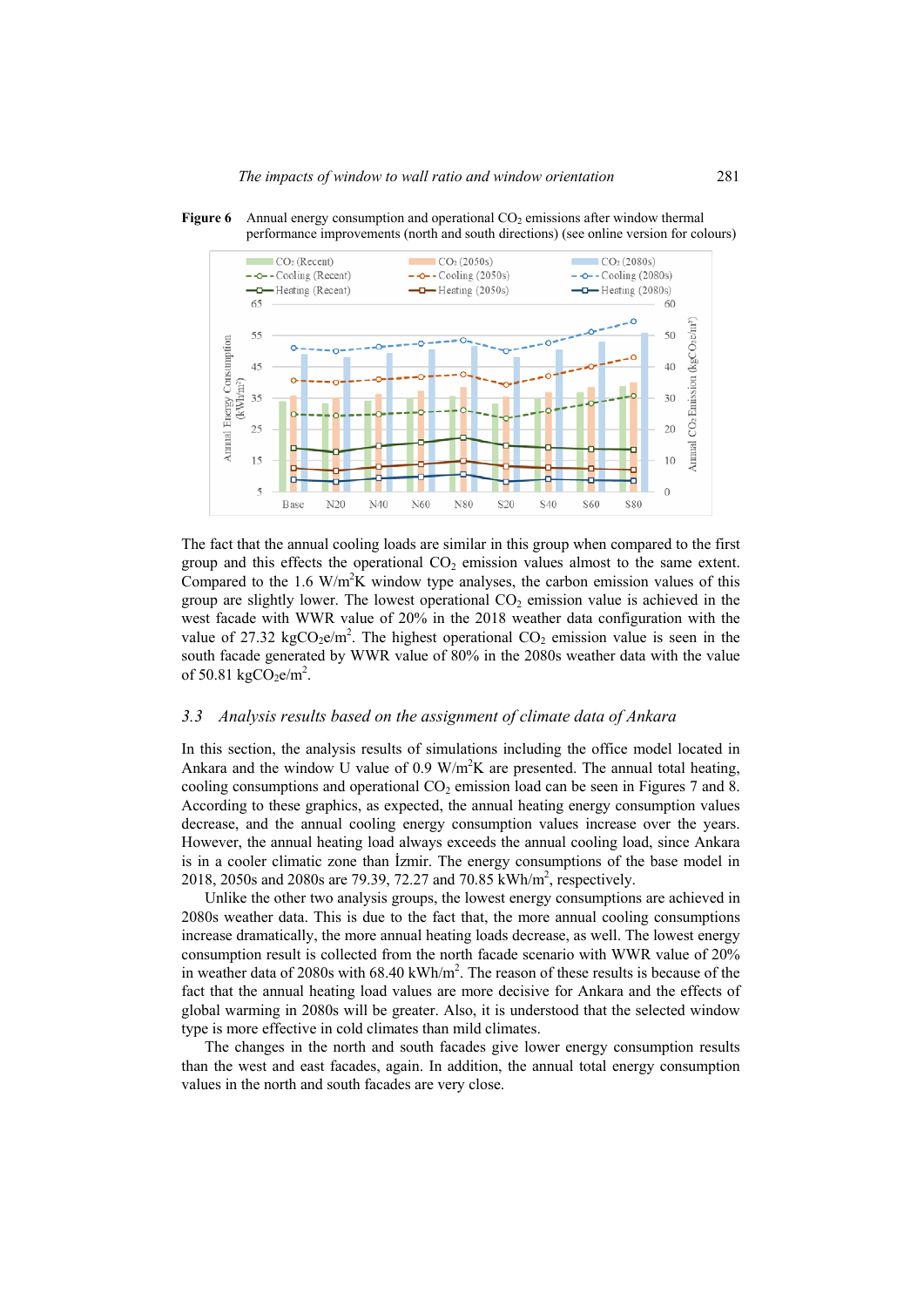







Despite the decreases in the total energy consumption characteristics, the highest operational  $CO<sub>2</sub>$  emission values are observed for 2080s weather data simulations. The increases in the annual cooling loads have led to these results despite the decreases in the annual heating loads.

### *3.4 Discussion*

The current study represents the simulation results of several window configuration strategies applied to a reference office building model for different climatic conditions of Turkey by considering the impacts of climate change scenarios. Simulations revealed that, with the increase of WWR the annual heating energy consumption, the annual cooling energy consumption and operational  $CO<sub>2</sub>$  emission values increased for west, east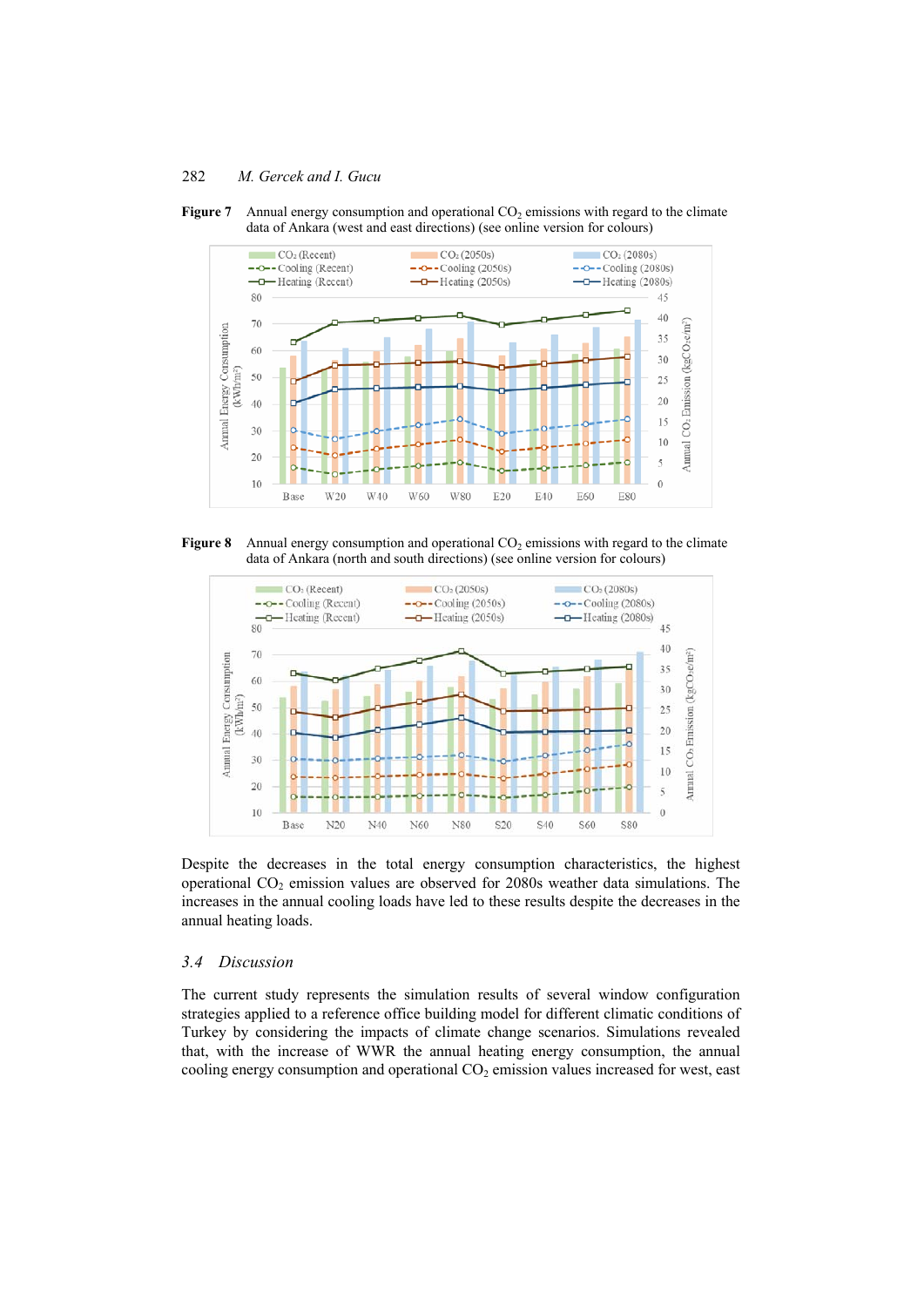and north directions. However, the annual heating consumption is reduced by increasing WWR for south orientation. This is possibly due to the fact that the more transparent surface area increased, the more daylight was transmitted inside the building resulting the interior space to become more heated. Although, the least heating energy consumption value difference between WWR scenarios is observed in west facade variations. On the contrary, it is observed that increasing WWR for north direction cause significant rises in annual heating energy consumption. Namely, when the WWR was increased from 20% to 80% the annual heating energy consumption increased by 33%. However, the annual cooling energy consumption rises in each orientation and WWR scenarios, and the highest impact of WWR on annual cooling energy is observed on south facade configurations by 25%. Besides, the highest operational  $CO<sub>2</sub>$  emission value is observed on the south facade with WWR value of 80% in the 2080s weather conditions.

In the test cases investigating the effects of retrofits in thermal characteristics of the windows with respect to U values, the windows with U values of 1.6  $W/m^2K$  are transformed into  $0.9 \text{ W/m}^2\text{K}$  U values. The rest of the conditions of previous simulations are not changed in order to observe only the impact of different thermal conditions of transparent surfaces on energy and environmental performance of the building with respect to changing climatic conditions within time. The general characteristics for annual energy consumption follow similar patterns with the first group, while considerable decreases in total energy consumption are observed. The changes in WWR of north and south facades are seen to be more effective for reducing energy consumption when compared with east and west facades. Still, the north facade is observed as the optimal and the most efficient façade for modifications, since significant increases in the annual cooling consumptions are occurred. When compared to the previous window thermal properties, the operational  $CO<sub>2</sub>$  emission values are slightly lower. The highest operational  $CO<sub>2</sub>$  emission value is observed in the south facade with WWR value of 80% in the 2080s weather data.

Then, the performances of proposed window type and the climatic conditions of Ankara were analysed while design parameters were used as the same with previous configurations. The aim was to establish how the proposed window type would perform in another location (Ankara, Turkey) with cold-dry climatic condition in contrast to previous simulations carried out according to hot-humid climatic settings of İzmir, Turkey. From the simulated results it is observed that, the annual heating energy consumption decreases, and the annual cooling energy consumption increases over the years. Nevertheless, the annual heating loads always exceed the annual cooling loads, since Ankara is a city located in a cooler climatic zone than İzmir. Interestingly, the lowest energy consumption values are achieved in 2080s weather data, unlike previous configurations. This is caused by the huge amounts of increases in annual cooling consumptions while the annual cooling loads are also decreased as the same way. Besides, the results indicate that, the annual heating consumption characteristics are more decisive for the buildings located in Ankara and the effects of global warming in 2080s would be greater, as well. In addition, it is observed from the analyses that the selected window type is more effective in cold climates than mild climates. Despite the decreases in the total energy consumption, the highest operational  $CO<sub>2</sub>$  emission values are seen in 2080s weather data. The reason is the higher impacts of increases in the annual cooling consumptions rather than the decreases in the annual heating consumptions.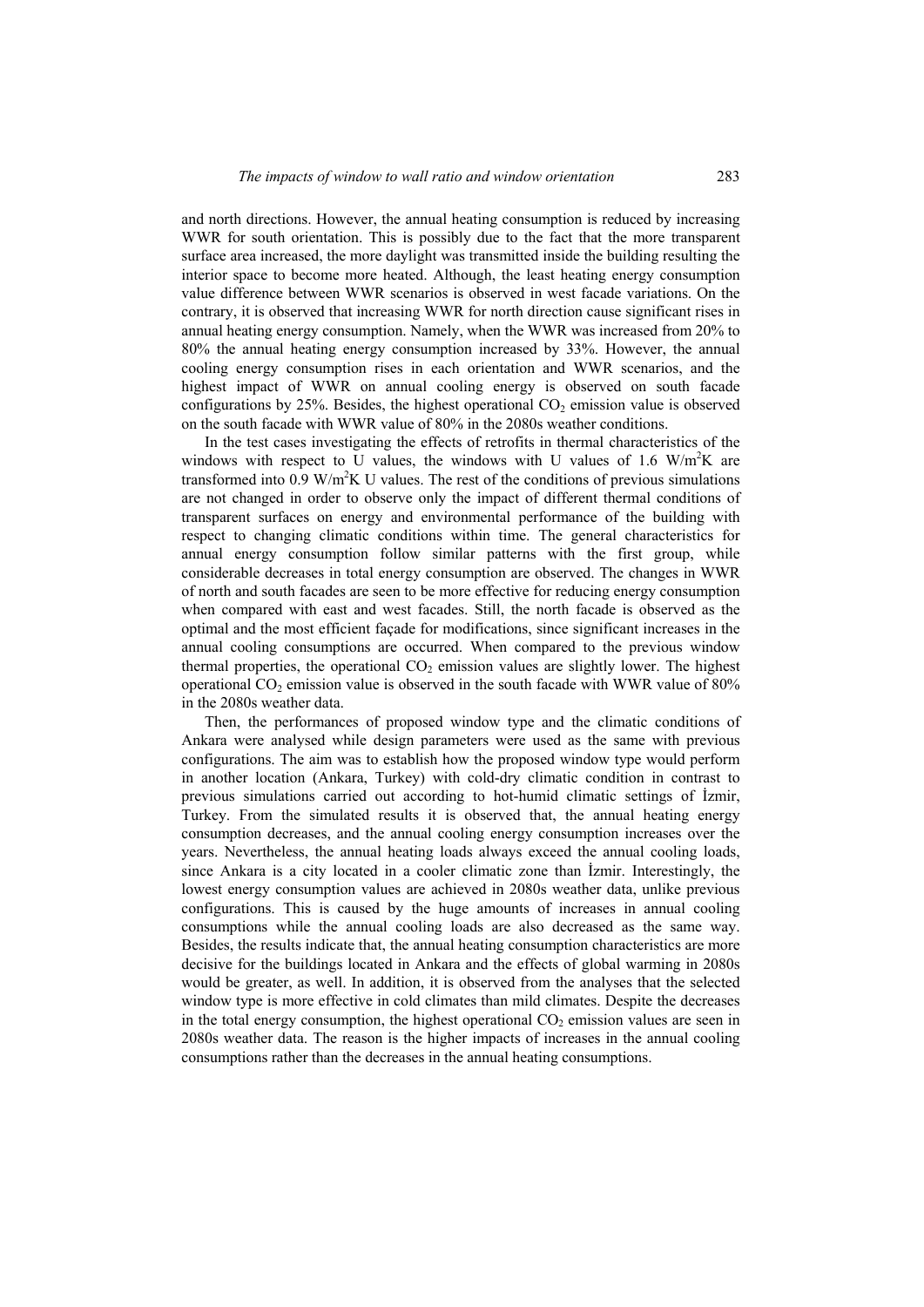#### **4 Conclusions**

This study evaluates the influence of various configurations in WWR, window orientations and window components as well as different climatic conditions regarding an office building.

It can be concluded from the point of energy conservation, the modifications in window thermal properties offer lower amounts of energy consumption. Besides, it shows better performance when applied to buildings located in cold-dry climatic conditions rather than hot and humid climates in terms of annual energy consumption and operational  $CO<sub>2</sub>$  emission characteristics of the building. Though, the annual energy consumption and operational  $CO<sub>2</sub>$  emission values increase over the years, as expected. However, the highest impact of climate change conditions is observed on the energy and environmental performance characteristics of the south facade configurations. Besides, the buildings located in hot and humid climatic regions would be more affected by climatic changes than colder climatic regions due to drastic increases in cooling demands.

On the other hand, the scope of this work is limited to the evaluation of building components for energy and environmental performance, and dependant on externally obtained climatic data. Accordingly, future work would consider finding optimal solutions in terms of studied parameters as well as focusing on acquiring the validated weather data for İzmir and Ankara.

#### **References**

- AlAnzi, A., Seo, D. and Krarti, M. (2009) 'Impact of building shape on thermal performance of office buildings in Kuwait', *Energy Conversion and Management*, Vol. 50, No. 3, pp.822–828.
- Alghoul, S.K., Rijabo, H.G. and Mashena, M.E. (2017) 'Energy consumption in buildings: a correlation for the influence of window to wall ratio and window orientation in Tripoli, Libya', *Journal of Building Engineering*, Vol. 11, pp.82–86.
- Alwetaishi, M. (2017) 'Impact of glazing to wall ratio in various climatic regions: a case study', *Journal of King Saud University-Engineering Sciences*, Vol. 31, No. 1, pp.6–18.
- Bostancioglu, E. and Telatar, B. (2013) 'Effect of window size on residential buildings' energy costs', *World Appl. Sci. J.*, Vol. 21, No. 4, pp.631–640.
- Bülow-Hübe, H. (2001) *Energy Efficient Window Systems. Effects on Energy Use and Daylight in Buildings*, Rapport TABK.
- Cellura, M., Guarino, F., Longo, S. and Tumminia, G. (2018) 'Climate change and the building sector: Modelling and energy implications to an office building in southern Europe', *Energy for Sustainable Development*, Vol. 45, pp.46–65.
- Chow, D.H. and Levermore, G.J. (2010) 'The effects of future climate change on heating and cooling demands in office buildings in the UK', *Building Services Engineering Research and Technology*, Vol. 31, No. 4, pp.307–323.
- Duer, K., Svendsen, S., Mogensen, M.M. and Laustsen, J.B. (2002) 'Energy labelling of glazings and windows in Denmark: calculated and measured values', *Solar Energy*, Vol. 73, No. 1, pp.23–31.
- Gazette, T.R. (2008) *Binalarda Enerji Performansı Yönetmeliği*, Publication Date of Official Gazette 5(2008), 20081205-9.
- Ghosh, A. and Neogi, S. (2018) 'Effect of fenestration geometrical factors on building energy consumption and performance evaluation of a new external solar shading device in warm and humid climatic condition', *Solar Energy*, Vol. 169, pp.94–104.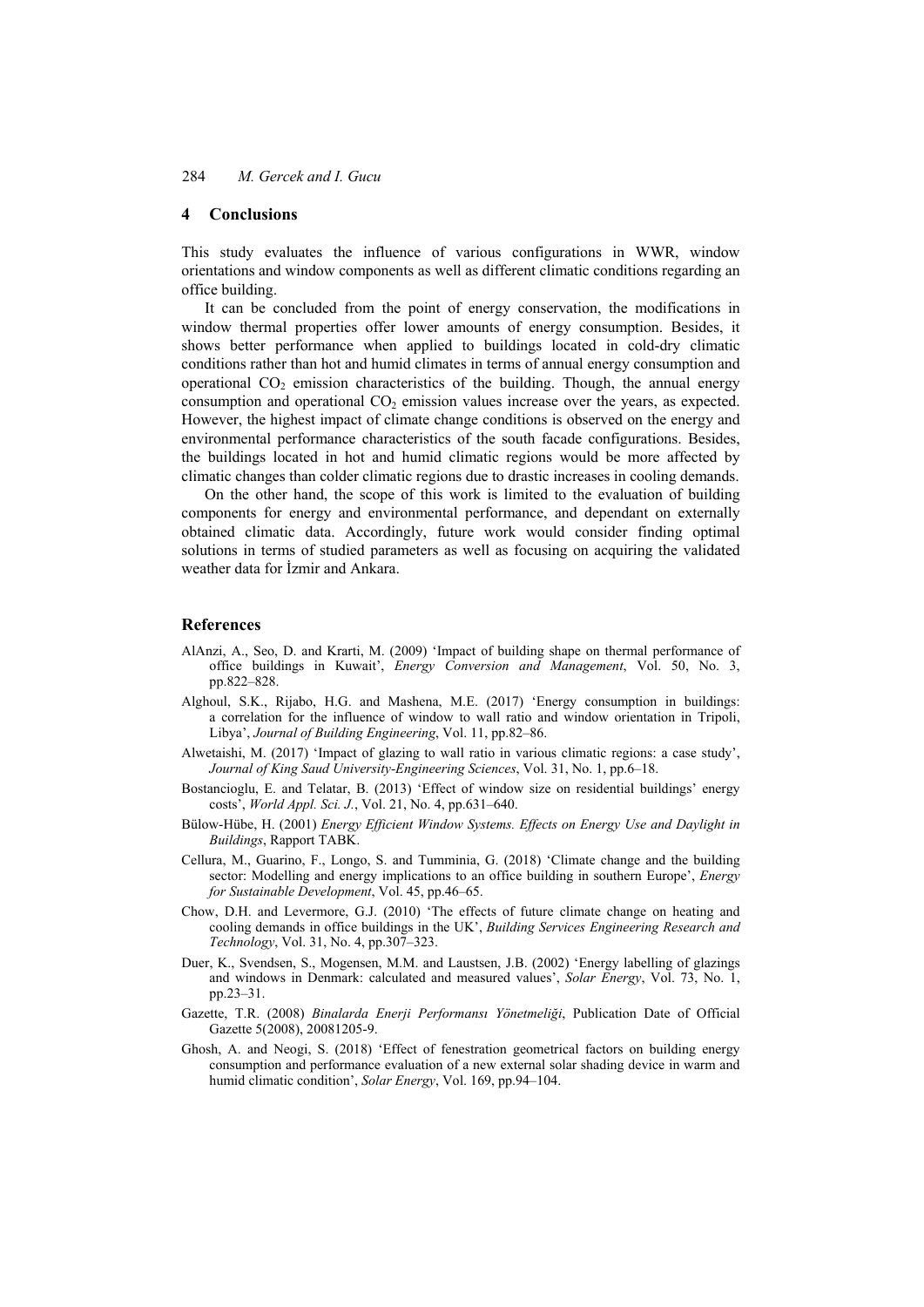- Goia, F. (2016) 'Search for the optimal window-to-wall ratio in office buildings in different European climates and the implications on total energy saving potential', *Solar Energy*, Vol. 132, pp.467–492.
- http://www.energy.soton.ac.uk/ccworldweathergen/ (accessed 5 February 2017).
- Jelle, B.P. (2013) 'Solar radiation glazing factors for window panes, glass structures and electrochromic windows in buildings – measurement and calculation', *Solar Energy Materials and Solar Cells*, Vol. 116, pp.291–323.
- Johns, T., Durman, C., Banks, H., Roberts, M., McLaren, A., Ridley, J. and Rickard, G. (2004) *HadGEM1 – Model Description and Analysis of Preliminary Experiments for the IPCC Fourth Assessment Report*, Hadley Centre Technical Note 55.
- Karimpour, M., Belusko, M., Xing, K., Boland, J. and Bruno, F. (2015) 'Impact of climate change on the design of energy efficient residential building envelopes', *Energy and Buildings*, Vol. 87, pp.142–154.
- Krautheim, M., Pasel, R., Pfeiffer, S. and Schultz-Granberg, J. (2014) *City and Wind: Climate as an Architectural Instrument*, Dom Publishers, Berlin.
- Kolokotroni, M., Ren, X., Davies, M. and Mavrogianni, A. (2012) 'London's urban heat island: Impact on current and future energy consumption in office buildings', *Energy and Buildings*, Vol. 47, pp.302–311.
- Komerska, A., Kwiatkowski, J. and Rucińska, J. (2015) 'Integrated evaluation of CO<sub>2</sub>eq emission and thermal dynamic simulation for different facade solutions for a typical office building', *Energy Procedia*, Vol. 78, pp.3216–3221.
- Košir, M., Gostiša, T. and Kristl, Z. (2018) 'Influence of architectural building envelope characteristics on energy performance in Central European climatic conditions', *Journal of Building Engineering*, Vol. 15, pp.278–288.
- Lee, J.W., Jung, H.J., Park, J.Y., Lee, J.B. and Yoon, Y. (2013) 'Optimization of building window system in Asian regions by analyzing solar heat gain and daylighting elements', *Renewable Energy*, Vol. 50, pp.522–531.
- Lin, Y.H., Tsai, K.T., Lin, M.D. and Yang, M.D. (2016) 'Design optimization of office building envelope configurations for energy conservation', *Applied Energy*, Vol. 171, pp.336–346.
- Liu, Z., Wu, D., Li, J., Yu, H. and He, B. (2018) 'Optimizing building envelope dimensions for passive solar houses in the Qinghai-Tibetan region: window to wall ratio and depth of sunspace', *Journal of Thermal Science*, pp.1–14.
- Maccari, A. and Zinzi, M. (2001) 'Simplified algorithms for the Italian energy rating scheme for fenestration in residential buildings', *Solar Energy*, Vol. 69, No. 6, pp.75–92.
- Map of Turkey (2015) [online] http://cografya.sitesi.web.tr/haritalar/bos-haritalar/bos-turkiyeharitasi-5/ (accessed October 2018).
- Ministry of Energy and Natural Resources (MENR) (2014) *Statistics of Ministry of Energy and Natural Resources* [online] http://www.enerji.gov.tr (accessed 7 January 2018).
- Nakicenovic, N., Alcamo, J., Grubler, A., Riahi, K., Roehrl, R.A., Rogner, H.H. and Victor, N. (2000) *Special Report on Emissions Scenarios (SRES), A Special Report of Working Group III of the Intergovernmental Panel on Climate Change*, Cambridge University Press, Washington DC.
- Olgyay, V. (2015) *Design with Climate: Bioclimatic Approach to Architectural Regionalism*, Princeton University Press, New Jersey.
- Radhi, H. (2009) 'Evaluating the potential impact of global warming on the UAE residential buildings – a contribution to reduce the CO<sub>2</sub> emissions', *Building and Environment*, Vol. 44, No. 12, pp.2451–2462.
- Raji, B., Tenpierik, M.J. and van den Dobbelsteen, A. (2017) 'Early-stage design considerations for the energy-efficiency of high-rise office buildings', *Sustainability*, Vol. 9, No. 4, p.623.
- OpenStudio (2018) [online] http://www.openstudio.net (accessed 21 August 2018).